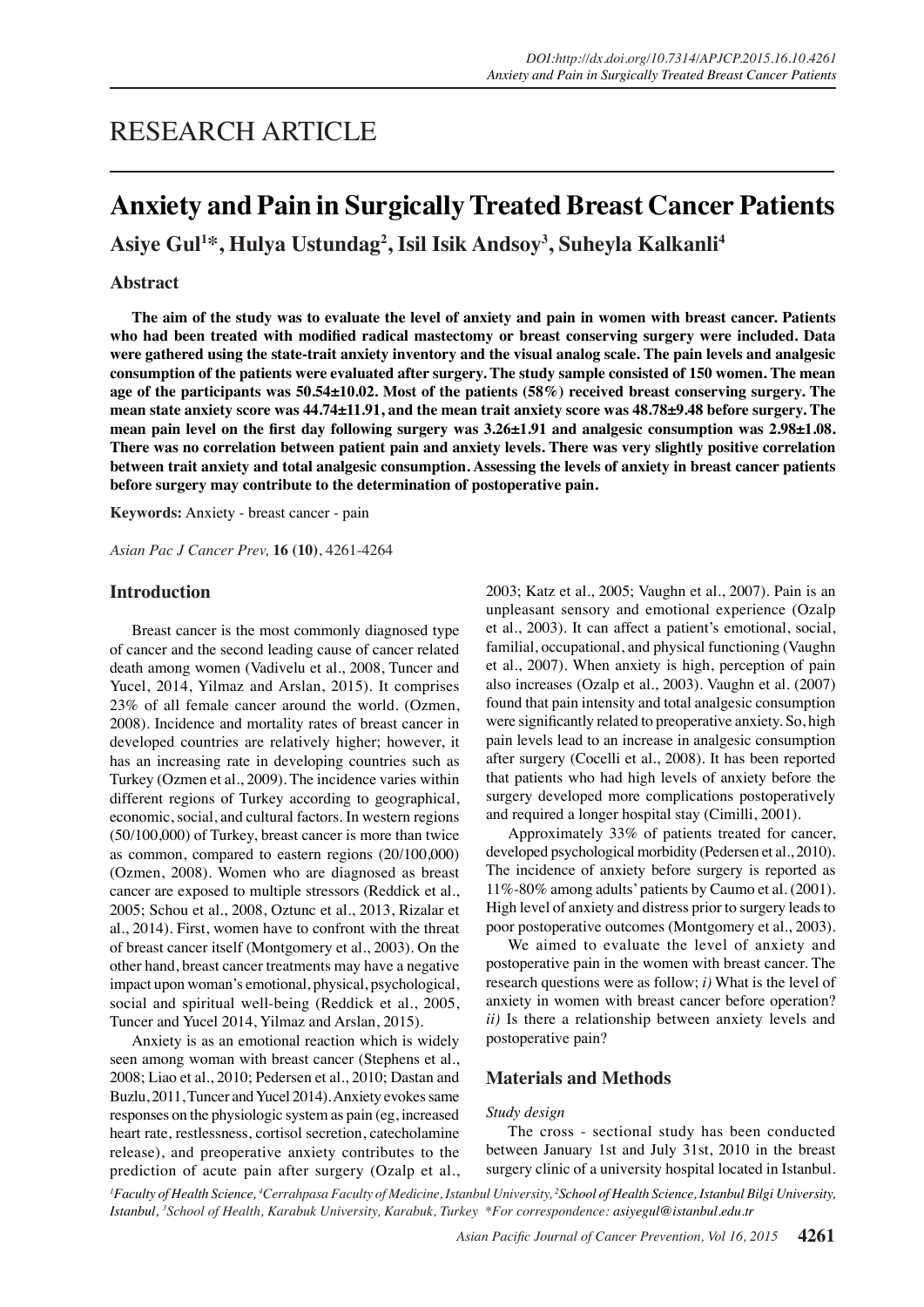## *Asiye Gul et al*

## *Setting and sample*

Breast cancer patients who have been treated with modified radical mastectomy (MRM) or breast conserving surgery (BCS) are included in the study. The hospital which is chosen for this study is one of the largest university hospitals in the region, which encompassed a range of patients from nearly all regions in Turkey. The participants completed a questionnaire regarding sociodemographic data, and the state-trait anxiety inventory before surgery. The pain levels of the patients are evaluated in the morning on the 1st and 2nd days following surgery. The patients are asked to fill a questionnaire which shows their level of pain on the visual pain scale. The number of oral and parenteral analgesic consumption by the patients is calculated on the day of discharge. All data were collected by the same nurse at day service via faceto-face interviews.

## *Participants*

Women aged between 18 to 70 years, who are diagnosed with breast cancer for the first time, and also who did not have a communication problem, and did not have a chronic illnesses such as hypertension, diabetes mellitus, heart disease are included to this study. Patients who had metastasis are not included to the study sample. Among the participants, 21 patients did not agree to complete the questionnaires. The study sample consisted of 150 women. The general anesthesia is applied to all patients.

#### *Data collection*

Data are gathered using the 20-item questionnaire regarding personal (age, educational status, marital status, monthly income, smoking status, etc.) and disease-specific characteristics (information on their current condition, family history of breast cancer, etc.), the state-trait anxiety inventory (STAI), and the visual analog scale (VAS).

State- Trait Anxiety Inventory: Psychological distress is evaluated using the STAI. STAI has been developed by Spielberger in 1983 and was adapted to Turkish populations (Oner and Le Compte, 1983). The STAI is formed of two separate self-report scales in order to measure state and trait anxiety. Each scale consists of 20 items and respondents rate these statements as indicating how they feel in general (trait) and at one particular moment in time (state). Respondents rate the items on 4-point Likert type scales. Total scores for each scale range between 20 and 80. Higher scores indicate higher levels of anxiety. In our sample, Cronbach's alpha for the state anxiety was 0.79, the trait anxiety was 0.84.

Visual Analog Scale: The VAS was used to assess postsurgical pain level. The scale consists of a 0-10 centimeter line (0 indicates no pain and 10 indicates intense pain). The patient is asked to mark her pain intensity on this scale (Aslan, 2002).

#### *Data analysis*

The Statistical Package for Social Science (SPSS, 17 versions) is used for statistical analysis. Frequencies, means, standard deviations and percentage are calculated for all responses to questions in the survey. Categorical

variables are for independent samples compared by nonparametric test (Mann Whitney U and Kruskal Wallis). Pearson correlation analysis is calculated to assess the associations between level of anxiety and pain. The results were evaluated with a 95% confidence interval and p value less than 0.05 was considered statistically significant.

#### *Ethical consideration*

Permissions are obtained from the institution where the study is conducted and from the University's Ethical Board prior to the study. The purpose of the study is explained to each participant and patients who agreed to participate are included to the study.

## **Results**

The mean age of the participants was  $50.54 \pm 10.02$ . Socio-demographic and disease-specific characteristics of the patients are shown in Table 1. Most of the patients in our sample (58%) received breast conserving surgery. 82.7% were married, 88.7% had a child.

Before surgery; the mean state anxiety score was

**Table 1. Participant Characteristics**

| Variables                       | $(Mean \pm SD^*)$ | $\mathbf n$ | %    |
|---------------------------------|-------------------|-------------|------|
| Age                             | $50.54 \pm 10.02$ |             |      |
| Marital status                  |                   |             |      |
| Married                         |                   | 124         | 82.7 |
| Single                          |                   | 26          | 17.3 |
| Education                       |                   |             |      |
| Literate                        |                   | 18          | 12.0 |
| Primary School                  |                   | 94          | 62.7 |
| Secondary School                |                   | 24          | 16.0 |
| High School                     |                   | 14          | 9.3  |
| Locality                        |                   |             |      |
| Urban                           |                   | 116         | 77.3 |
| Rural                           |                   | 34          | 22.7 |
| <b>Employment Status</b>        |                   |             |      |
| Employment                      |                   | 25          | 16.7 |
| Unemployment                    |                   | 125         | 83.3 |
| Income                          |                   |             |      |
| Low                             |                   | 118         | 78.8 |
| Middle                          |                   | 27          | 18.0 |
| High                            |                   | 5           | 3.3  |
| Have a Child                    |                   |             |      |
| Yes                             |                   | 133         | 88.7 |
| No                              |                   | 17          | 11.3 |
| Smoking                         |                   |             |      |
| Smoker                          |                   | 29          | 19.3 |
| Non-smoker                      |                   | 121         | 80.7 |
| Treatment                       |                   |             |      |
| <b>BCS</b>                      |                   | 87          | 58.0 |
| <b>MRM</b>                      |                   | 63          | 42.0 |
| Knowing the Diagnosis           |                   |             |      |
| Known                           |                   | 130         | 86.7 |
| Unknown                         |                   | 20          | 13.3 |
| Family History of Breast Cancer |                   |             |      |
| Yes                             |                   | 38          | 25.4 |
| N <sub>0</sub>                  |                   | 112         | 74.6 |
| Degree of Relationship $(n=38)$ |                   |             |      |
| Mother/Sister                   |                   | 19          | 12.7 |
| Aunt                            |                   | 19          | 12.7 |

\*SD: Standard Deviation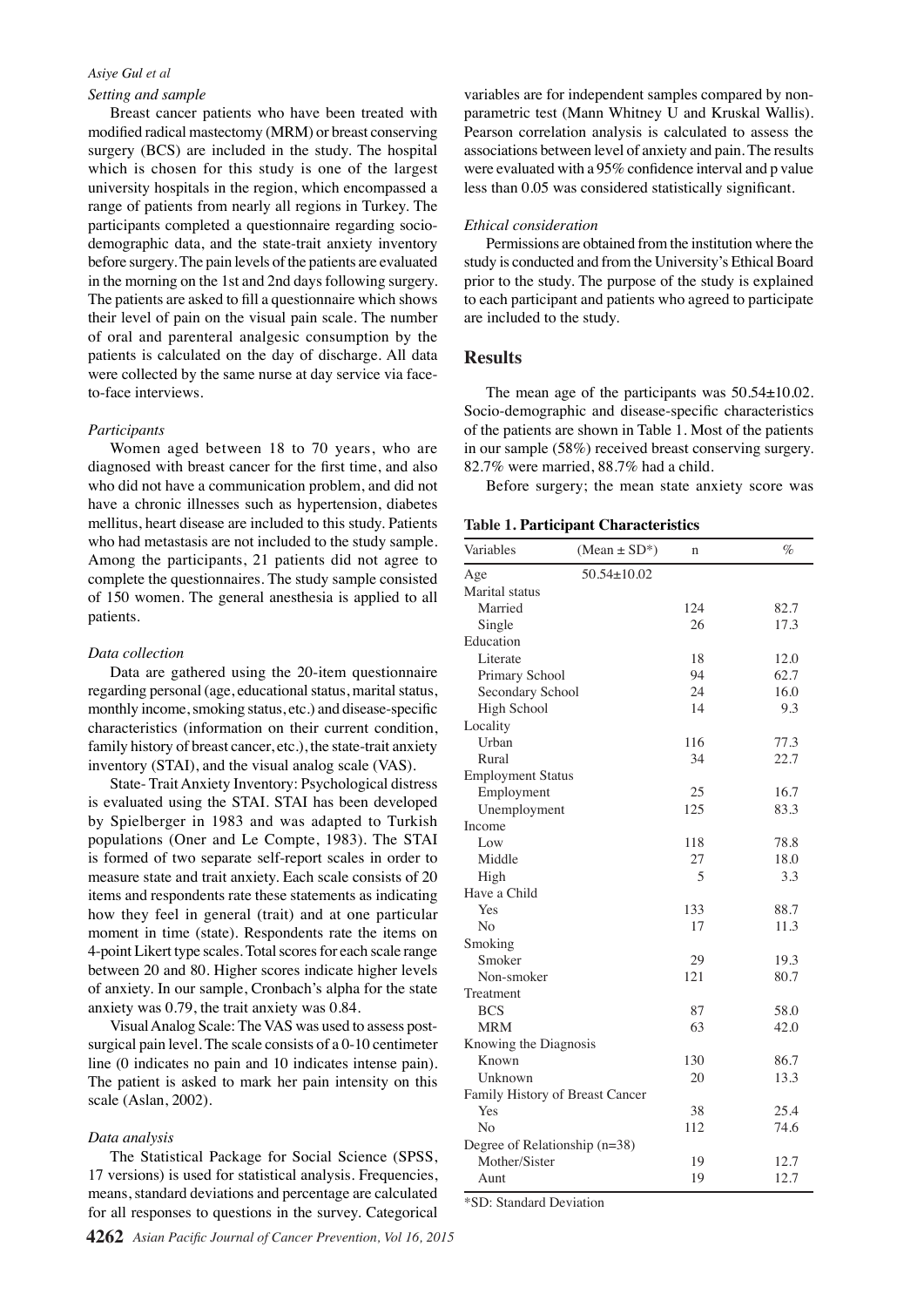| Variables                       | <b>State Anxiety</b>         | <b>Trait Anxiety</b> |                                 |           |
|---------------------------------|------------------------------|----------------------|---------------------------------|-----------|
|                                 | $Mean \pm SD$<br>44.74±11.91 | p                    | $Mean \pm SD$<br>$48.78 + 9.48$ | p         |
| <b>Marital Status</b>           |                              |                      |                                 |           |
| Married                         | $45.30 \pm 12.03$            |                      | $48.29 + 9.62$                  |           |
| Single                          | $41.96 \pm 11.10$            | 0.17                 | $51.07\pm8.55$                  | 0.20      |
| Education                       |                              |                      |                                 |           |
| Literate                        | $45.94 \pm 12.13$            |                      | $51.44 + 7.46$                  |           |
| Primary School                  | $44.67 \pm 12.21$            |                      | $50.05+9.48$                    |           |
| Secondary School                | $44.70 \pm 12.51$            |                      | $46.95+9.27$                    |           |
| High School                     | $44.76 + 9.29$               | 0.96                 | $39.92+9.48$                    | $0.001**$ |
| <b>Employment Status</b>        |                              |                      |                                 |           |
| Employment                      | $45.04 + 8.40$               |                      | $43.40\pm8.11$                  |           |
| Unemployment                    | $44.74 \pm 12.56$            | 0.91                 | $49.94 + 9.38$                  | $0.003*$  |
| Knowing the Daignosis           |                              |                      |                                 |           |
| Known                           | $44.61 \pm 11.71$            |                      | $48.56 \pm 9.61$                |           |
| Unknown                         | $45.60 \pm 13.41$            | 0.85                 | $50.20 + 8.64$                  | 0.57      |
| Family History of Breast Cancer |                              |                      |                                 |           |
| Yes                             | $48.00 \pm 11.08$            |                      | $46.55 \pm 8.46$                |           |
| No                              | $43.64 \pm 12.02$            | $0.04*$              | $49.53 + 9.72$                  | 0.13      |

\*SD: Standart Deviation \*p<0.05; \*\*p<0.001

**Table 3. The Relationship between Pain and Anxiety Levels** 

|                                  |              | <b>State</b><br>Anxiety | Trait<br>Anxiety |
|----------------------------------|--------------|-------------------------|------------------|
| First day pain level             | r            | 0.88                    | 0.79             |
|                                  | р            | 0.28                    | 0.33             |
| Second day pain level            | r            | 0.10                    | 0.11             |
|                                  | р            | 0.18                    | 0.18             |
| First day analgesic consumption  | r            | 0.12                    | 0.06             |
|                                  | р            | 0.12                    | 0.45             |
| Second day analgesic consumption | $\mathbf{r}$ | 0.10                    | 0.13             |
|                                  | р            | 0.22                    | 0.10             |
| Total analgesic consumption      | r            | 0.03                    | 0.16             |
|                                  | р            | 0.70                    | $0.04*$          |

 $*p<0.05$ 

44.74±11.91, and the mean trait anxiety score was 48.78±9.48. The patients with a family history of breast cancer had higher state anxiety levels (48.00±11.08, p=0.04). The decrease in educational status led to an increase in the level of trait anxiety and that there is a negative correlation between educational status and trait anxiety (p=0.001). The trait anxiety levels of unemployed participants (49.94 $\pm$ 9.38) is significantly higher (p=0.003) (Table 2).

The mean pain level on the first day following surgery is  $3.26 \pm 1.91$  and  $2.83 \pm 2.10$  on the second day. The mean number of analgesic consumption on the first day is  $2.98\pm1.08$  and second day is  $1.67\pm0.88$ . There is no correlation between the patients' first or second day pain level and, anxiety levels. But there is very slightly a positive correlation between trait anxiety and total analgesic consumption (p=0.004). (Table 3).

# **Discussion**

We aimed to evaluate the effects of anxiety levels on postoperative pain perception in women operated

for breast cancer. It has been found that high anxiety increases the usage of analgesic drug consumption. Cancer diagnosis and the treatment of cancer may have important psychosocial and physical side effects (Reddick et al., 2005, Tuncer and Yucel 2014, Rizalar et al., 2014). Anxiety is frequently seen in preoperative patients (Ozalp et al., 2003). It's the first reaction when encountering a threat and is also seen during illness (Erdem et al., 2011). In the study, women demonstrate moderate levels of anxiety. Negative future perception leads to anxiety in preoperative cancer patients (Cauma et al., 2001). Also cancer patients experience more anxiety compared to other disease groups (Ozalp et al., 2003). Caumo et al. (2001) underlined the importance of specific approaches which are aimed to reduce preoperative anxiety in cancer patients. It can be presumed that determining the level of anxiety in cancer patients and interventions for reducing the level of anxiety would positively affect the patients' adaptation to treatment and quality of life (Alacacıoglu et al., 2007). Tuncer and Yucel (2014) determined that the women with breast cancer were felt medium level anxiety while receiving radiotherapy. Additionally, the trait anxiety levels of the women were seen higher than their state anxiety levels. Pre- and postoperative anxiety can be reduced if the health professionals have an understanding of the patient's reaction (Stephens et al., 2008). Interventions for reducing anxiety in this population would be beneficial considering the fact that preoperative anxiety contributes to higher levels of postoperative anxiety.

Anxiety levels may increase at women who have been associated with cancer (Tuncer and Yucel 2014). In the current study, patients who had a family history of breast cancer had higher levels of state anxiety. Tuncer and Yucel (2014) found no significant difference between mean score of trait and state anxiety level according to family history of breast cancer. Likewise, Dastan and Buzlu (2011) found that no relationship between with family history of breast cancer and anxiety. This finding